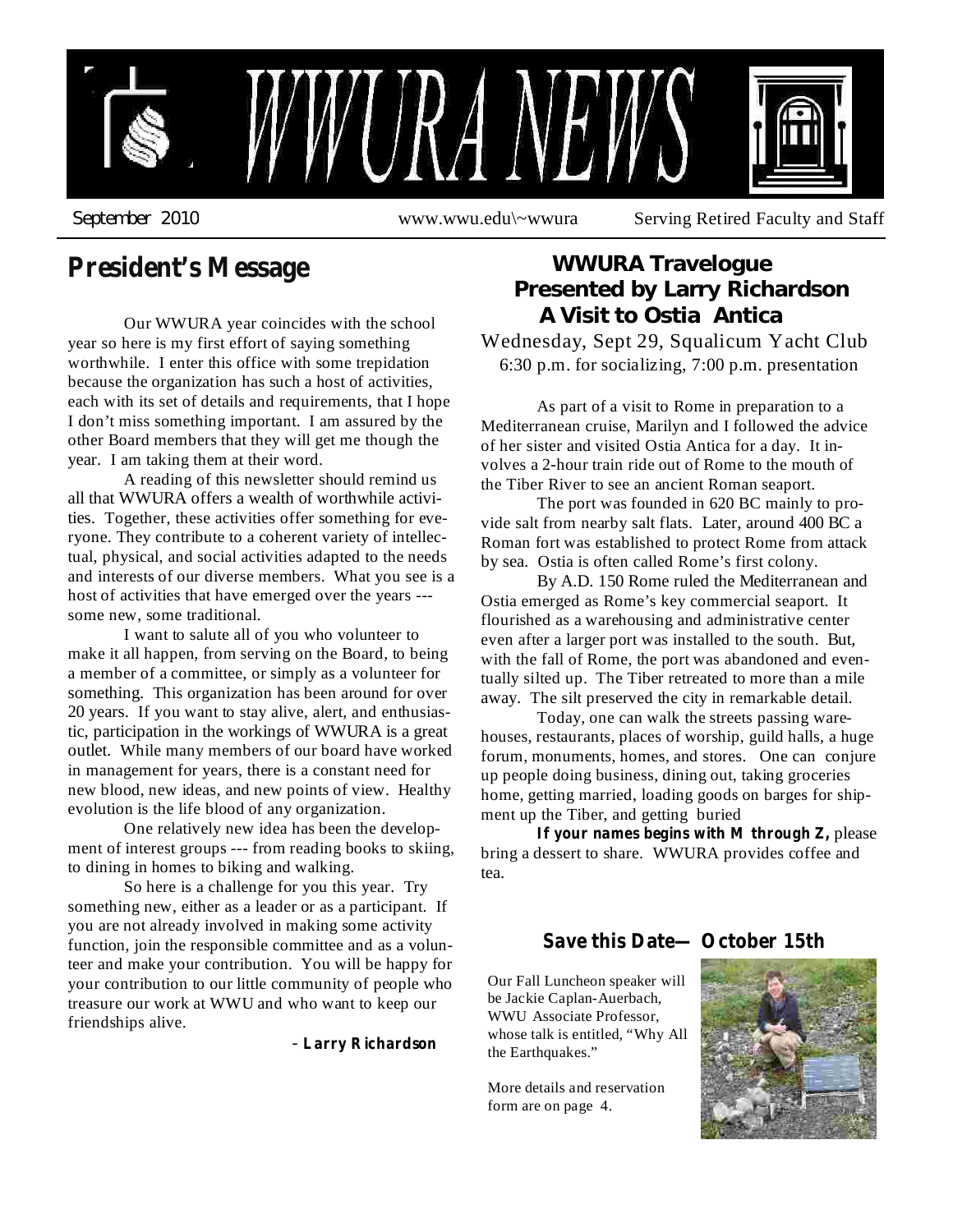## *Health Notes by Evelyn Ames Interactions of Foods and Medications (What you eat may interfere with drug absorption and metabolism)*

Recent news articles (e.g., *Wall Street Journal* and *Consumer Reports on Health*) are highlighting the importance of protecting oneself from medication mistakes at home and in the doctor's office, hospital, and pharmacy. Errors may happen because of drug name similarity (e.g., Zantac vs. Zyrtec), look-a-like labels, incorrect phoned-in drug orders, and poor physician penmanship. Also, errors can happen when a drug interacts with particular foods or other medications (prescription and over-the-counter). Patient responsibilities include asking the doctor, pharmacist or other medical care provider how to take the medication (e.g., time of day, with or without food, and which foods to avoid). One suggested reason for the increase in adverse drug effects is due to people taking high doses of nutrient and herbal supplements along with their medications.

The Food and Drug Administration (http://www.fda.gov/forconsumers/consumerupdates/ucm096386) reports that "Consequences of drug interactions with food and beverages may include delayed, decreased, or enhanced absorption of a medication. Food can affect the bioavailability (the degree and rate at which a drug is absorbed into someone's system), metabolism, and excretion of certain medications ."

"Americans increasingly view the food they eat as medicine to help lower cholesterol, reduce high blood pressure and control blood sugar. But as with prescribed drugs, the health-improving qualities of foods such as olive oil, nuts and fruit can interact with other medications, causing possible problems" ( *Wall Street Journal Online*, June 22, 2010). Do note that a small amount of olive oil on pasta or in salad dressings generally does not pose any overdose problem.

According to the WSJ article, "Grapefruit is one of the most extensively studied foods for its impact on medication. Compounds in the fruit can increase the potency of statins and other medications to potentially dangerous levels by inhibiting cytochrome P450, a family of enzymes that break down the drug. Research indicates that drinking just one eight-ounce cup of grapefruit juice a day increases the strength of the drug." Recent studies are suggesting "that other fruits, including pomegranates, oranges (especially those from Seville), cranberries, grapes and black mulberries, could have a similar, although less robust, effect on statins in the body" (WSJ, June 22, 2010).

Some examples of drug interactions with food and beverages are found at the above listed FDA web site:

- Alcohol: can increase or decrease the effect of many drugs. It is best to check with physician and pharmacist about drinking alcohol.
- Grapefruit juice: "often mentioned as a product that can interact negatively with drugs, but the actual number of drugs the juice can interact with is less well-known. Grapefruit juice shouldn't be taken with certain blood pressure-lowering drugs or cyclosporine for the prevention of organ transplant rejection…. The juice can also interact to cause higher blood levels of the anti-anxiety medicine Buspar buspirone); the anti-malaria drugs Quinerva or Quinite (quinine); and Halcion (triazolam), a medication used to treat insomnia."
- Licorice: "For someone taking Lanoxin (digoxin), some forms of licorice may increase the risk for Lanoxin toxicity. Lanoxin is used to treat congestive heart failure and abnormal heart rhythms. Licorice may also reduce the effects of blood pressure drugs or diuretic (urine-producing) drugs, including Hydrodiuril (hydrochlorothiazide) and Aldactone (spironolactone)."
- Chocolate: "MAO inhibitors are just one category of drugs that shouldn't be consumed with excessive amounts of chocolate. The caffeine in chocolate can also interact with stimulant drugs such as Ritalin (methylphenidate), increasing their effect, or by decreasing the effect of sedative-hypnotics such as Ambien (zolpidem)."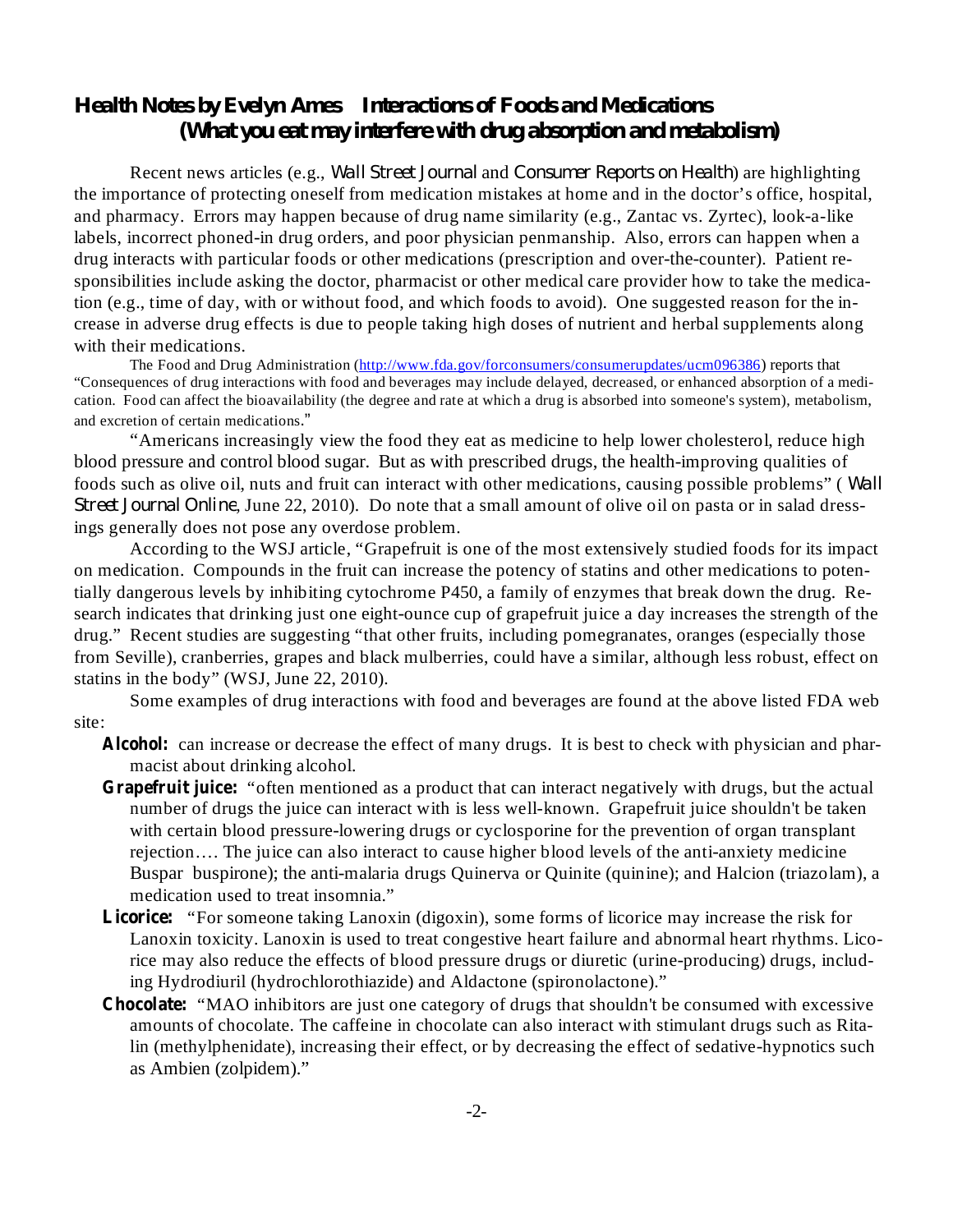FDA examples of drug interactions with dietary supplements:

- **St. John's Wort (Hypericum perforatum):** an inducer of liver enzymes, it can reduce the oncentration of medications in the blood. It can reduce the blood level Lanoxin, the cholesterol lowing drugs Mevacor and Altocor (lovastatin), and the erectile dysfunction drug Viagra (sildenafil).
- **Vitamin E:** vitamin E with Coumadin (blood-thinning medication) can increase anti-clotting activity and may cause an increased risk of bleeding.
- Ginseng: interferes with the bleeding effects of Coumadin; enhances bleeding effects of heparin, aspirin, and nonsteroidal anti-inflammatory drugs such as ibuprofen, naproxen, and ketoprofen. Combining ginseng with MAO inhibitors such as Nardil or Parnate may cause headache, trouble sleeping, nervousness, and hyperactivity.
- Ginkgo Biloba: high doses could decrease effectiveness of anticonvulsant therapy in patients taking Tegretol, Equetro or Carbatrol (carbamazepine), and Depakote (valproic acid).to control seizures.

Some key questions to ask your doctor and pharmacist: How and when do I take this drug? Are there beverages, foods, activities, or medicine (including OTC) I should avoid? Will the new prescription interfere with the drugs I am now taking? What are possible side effects? To check your medication interaction online, consider this site from health line: http://www.healthline.com/druginteractions To obtain detailed information about drug—drug interactions, check out this FDA web source: http://www.fda.gov/downloads/Drugs/ResourcesForYou/UCM163355.pdf Two other sites to visits include the FDA Resources for Consumers http://www.fda.gov/Drugs/ResourcesForYou/Consumers/default.htm and the National Consumers League

http://www.nclnet.org/health/106-prescription-drugs/234-ncls-medication-adherence-campaign

# **Book and Film Corner – Sept. 2010**

### Lynne Masland

Swedish nights may be cold, but Scandinavian mystery writers are hot! The northern countries' climate lend a frigid, dark, bleak and spare beauty to tales of murder and mayhem. Caffeine-laced coffee is the drink of choice – strong and often. And Scandinavian sleuths tend to explore contemporary social issues through their investigations: neo-Nazism, immigration, the sex trade, and treatment of the aging and impoverished.

Stieg Larsson's Lizbeth Salander is beyond doubt the most colorful of Scandinavian detectives and Larsson's triology about Mikael Blomkvist and the girl with the tattoos has sold over 20 million books in 41 countries, but other Scandinavian writers are soaring in popularity as well. Swedish crime writer Henning Mankell's Inspector Kurt Wallander is a java-drinking loner who has solved murders in nine volumes, *including One Step Behind, The Man Who Smiled and Dogs of Riga. Norwegian mystery writer Jo Nesbo* creates intricately plotted stories solved by Inspector Harry Hole, an aging policeman who drinks too much but is ahead of the others when it comes to intuiting "whodunit." *The Redbreast, Nemesis, The Devil's Star* and *The Redeemer* have been translated into English. Among other writers are Karen Fossum and K.O. Dahl of Norway; Sweden's Helene Tursten; and Iceland's Yrsa Sigurardottir

#### **2010 Jingle Bell Run/Walk**

WWURA 2010 Jingle Bell Run/Walk team has a web site for registering for the December 11, 2010 Bellingham Jingle Bell R/W. Go to http://BellinghamJBRW.kintera.org/wwura to register for our great team!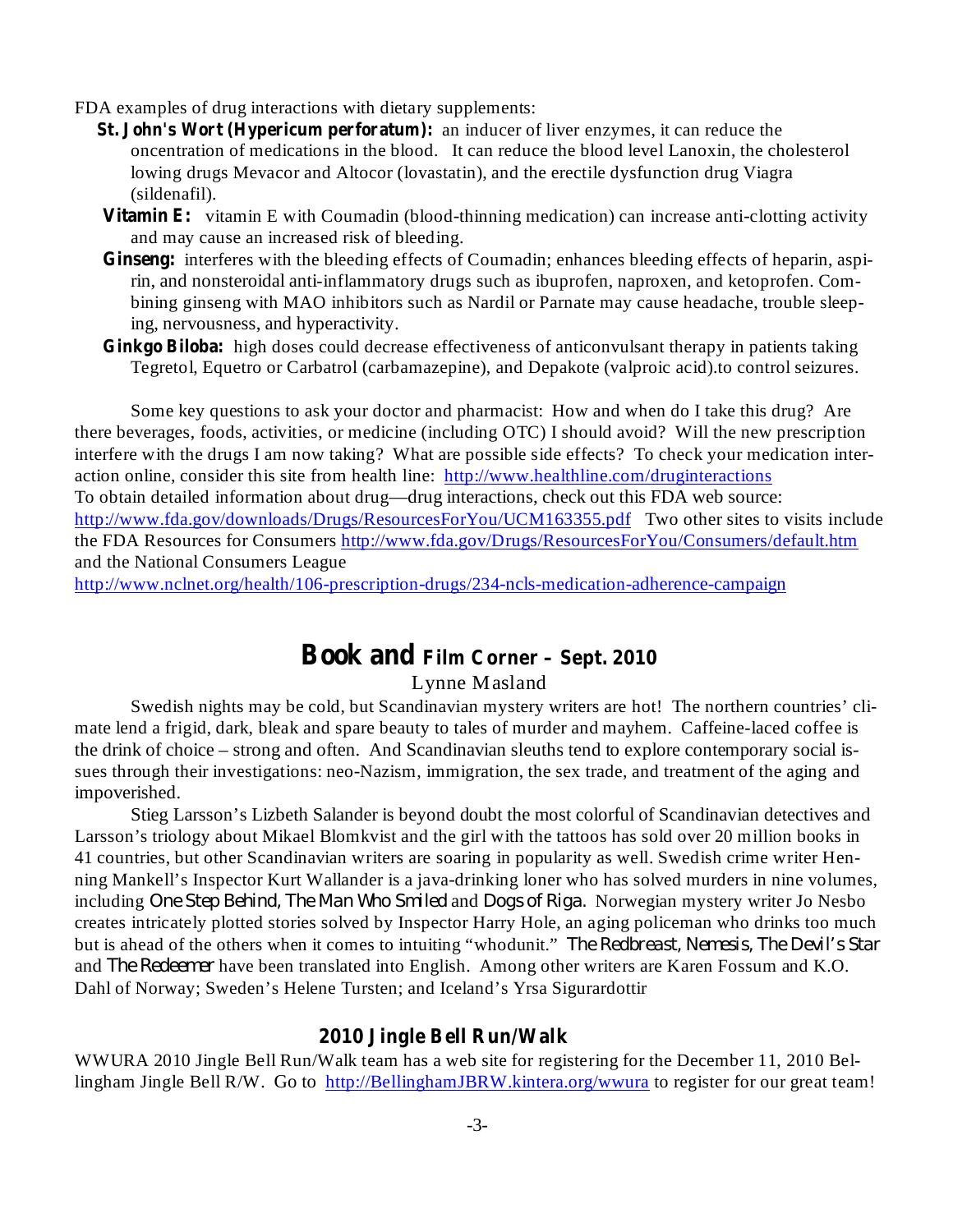## **WWURA INTEREST GROUPS**

Now that September is here it is time to think about our interest groups starting to meet again. The Biking Group and the Book Group have met during the summer but the other groups have not. The Book Group read The Hotel on the Corner of Bitter Sweet and decided to take the train to Seattle to see the hotel in the book, which is the Panama Hotel in the International District. A good time was had by all. Our interest groups and their contact people are listed below. Please call or email the contact people if you wish to be included in any of the groups.

The **BIKING GROUP** will be meeting again next Spring. The contact person is Howard Evans email <howard.evans@wwu.edu> or phone 650-9724 if you would like to be included in the group.

The **BOOK GROUP** meets the 3rd Tuesday of the month at Evelyn Mason's home at 917 - 17th St. The contact person is Donna Rochon, email < djrochon1@comcast.net > or phone 647-2301. No meeting is scheduled for September.

Oct. - The Last Lion: Visions of Glory by William Manchester. Nov. - Little Bee by Chris Cleave Dec. - *Our Documents: 100 Milestone Documents from the National Archive*

The **BRIDGE GROUP** meets the 4th Tuesday of the month at various member's homes at 1:30 pm. We will start playing in October. The contact people are Ellen Broad at 734-5145 or Barb Evans at < barbandhoward@comcast.net >.

The **INFORMAL DINING GROUP** meets once a month at members' homes for dinner. People are divided into groups of 6 or 8 with each group having a host or hostess who contacts the others in the group with a date to meet and a choice of food to bring. The groupings are different for each month so you have an opportunity to have dinner with different people. We have 12 or 14 people signed up and would like to have more participants. So, if an evening a month out with great food and stimulating conversation sounds good to you, join this group. Please call or email Janet Berg, 733-4654 or  $\lt$  janetlila@hotmail.com  $\gt$ ; or Barb Evans at 650-9724 or  $\langle$ barbandhoward@comcast.net >. We will start meeting in October.

The **OPERA GROUP**: Opera Goers attend the MET HD at the Lincoln Theater in Mt. Vernon. The theater is easy to get to and is convenient! The MET's 6th season will transmit 11 operas. Most operas start at 10 AM, although everyone should check the MET web site or the Opera News magazine to see if earlier start times occur (e.g. Wagner's opera probably starts at 9 AM). Tickets can be purchased at the theater or ahead online. For anyone planning to attend all, or nearly all of the performances, consider purchasing a season ticket. Check the Lincoln Theater's web site in September to subscribe.

### The Met: Live in HD 2010-11 Series

Oct. 9 - Das Rheingold; Oct. 23 - Boris Godunov; Nov. 13 - Don Pasquale; Dec. 11 - Don Carlo; Jan. 8 -; Feb. 26 - Mar. 19 - r; Apr. 9 - *La Fanciulla del West Iphigenie en Tauride; Lucia di Lammermoo Le* Comte Ory; Apr. 23 - Capriccio; Apr. 30 - Il Trovatore and May 14 - Die Walkure.

The **SKIING GROUP** will start this winter. The contact person is Charlie Way, phone 734-0649 or email <cybway@aol.com >.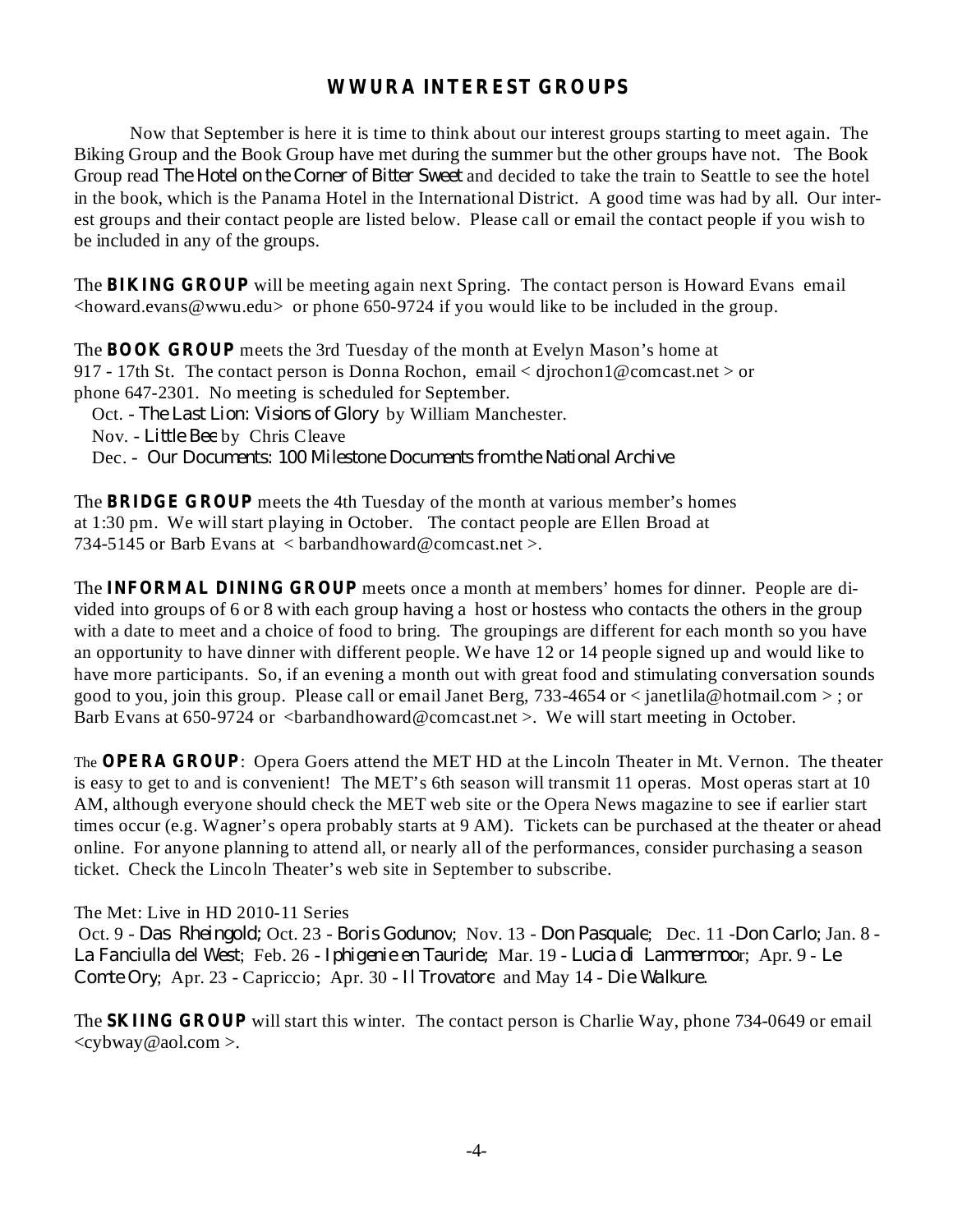## **WWURA TRAVEL COMMITTEE**

The Travel Committee has some great trips planned for 2010 and 2011! One group led by Don Rochon left on Sept. 8th for the Hidden Gems of the Dalmatian Coast . Next April Don is planning a trip called The Route of the Maya. More information about this trip will be found in this newsletter. Marty Haines is looking into a trip to China with Overseas Adventure Travel in 2011. A river boat cruise from Budapest to the Black Sea may be scheduled for next year.

Closer to home, Barb Evans is planning another trip to Ashland for the Oregon Shakespeare Festival in early May. We are planning another Land Cruise--this time to the Skagit Hotel (and Casino) for dinner on Oct. 27 at 5:30 PM. Be sure to save the date! More information will be found in the October Newsletter.

# **Fall Luncheon, October 15, 2010 Why All the Earthquakes? Living with earthquakes in Haiti, Chile and Pacific Northwest Talk by Jackie Caplan-Auerbach Geology Department, WWU**

During the first few months of 2010 it seemed that you could not pick up a newspaper without reading about a catastrophic earthquake. In January the city of Port au Prince, Haiti, was devastated by a magnitude 7 earthquake, and in March a magnitude 8.8 event rocked southern Chile, moving the city of Concepcion a full 10 feet to the west. Large earthquakes were recorded in Tibet, southern California and Sumatra. Is this level of activity unusual? Are these earthquakes somehow linked? What does this mean for earthquake hazard in Cascadia?

This presentation will provide an overview of global seismicity, describing where earthquakes occur, how seismologists measure earthquake size, and how often these quakes occur. The causes and effects of earthquakes will be described, with an emphasis on how local geology affects a region's response to groundshaking. We will discuss why the Haiti earthquake was 500 times smaller than the Chile event yet resulted in 500 times more fatalities. Because the Pacific Northwest is one of the few regions in the world capable of generating a magnitude 9 earthquake, it is important that we understand our local seismic hazard and how we can live safely in earthquake territory.

Jackie Caplan-Auerbach is an associate professor of geophysics in Western Washington University's Geology department. She is a seismologist whose research focuses on the earthquakes associated with volcanic processes and landslides. Caplan-Auerbach is a graduate of Yale University and the University of Hawaii, after which she spent five years participating in volcano monitoring with the Alaska Volcano Observatory. At WWU she teaches courses in geophysics, seismology, geological oceanography and mantle dynamics. She is the mother of 5-year old twins who can already identify quartz and sandstone and know that masonry is a poor choice for construction in earthquake territory.

## **Reservation Form for Fall Luncheon**

Time: 11:30, Friday, October 15, 20010.

|  |  |  |  | Place: Northwood Hall (behind Northside Restaurant) 3240 Northwest Avenue. |
|--|--|--|--|----------------------------------------------------------------------------|
|--|--|--|--|----------------------------------------------------------------------------|

Cost \$15 for WWURA members/spouses and \$18 for guests.

Name(s) \_\_\_\_\_\_\_\_\_\_\_\_\_\_\_\_\_\_\_\_\_\_\_\_\_\_\_\_\_\_\_\_\_\_\_\_\_\_\_\_\_\_\_\_\_ Amount enclosed.\_\_\_\_\_\_\_\_\_\_\_\_\_\_\_\_\_\_

Please send reservation form and check (payable to WWURA) by October 8 to Janet Berg, 1029 16th St , Bellingham WA 98225. (Phone 733-4654)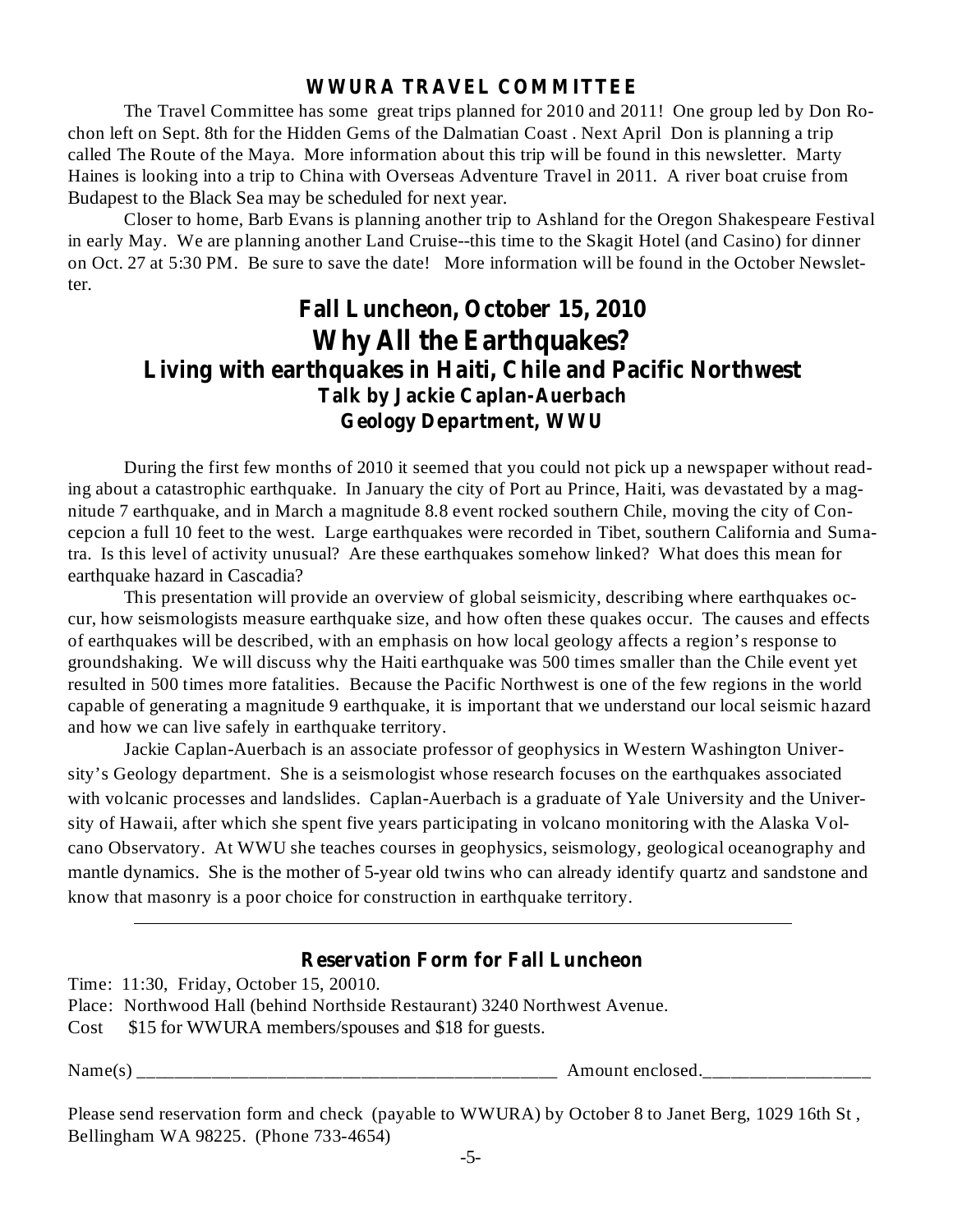# The Route of the Maya

More than 3000 years ago, the Maya civilization was reaching the height if its power in the heart of the Americas. While experts are still searching for reasons to explain the sudden decline, Mayan ruins in present-day Central America offer insight into this highly structured and highly social culture.

Join our group for two weeks to explore this culture starting April 11, 2011. To make a reservation, call Overseas Adventure Travel at 1-800-353-6262 and choose option 2 to make a reservation. Advise the agent that the reservation is with the Rochon group-#11246. All that is necessary at this time is to pay the \$350 deposit. The base price for this tour from Seattle is \$2,595 for the two-week tour.

In Honduras we'll discover two UNESCO World Heritage sites: Joya de Ceren, known as the "Pompeii of the Americas," and Copan, one of the Maya's most elaborate cities and the site of the Hieroglyphic Stairway – a 63 step pyramid carved with more than 2,500 glyphs that constitutes the Maya's most complete historical record.

In the jungles of Guatemala, we will explore the magnificent ruins of Tikal that consist of nearly 3,000 separate stone structures ranging from temples and terraces to ball courts and ceremonial platforms.

Over the course of our adventure, we will cruise the waters of Lake Atitlan, formed by a volcanic explosion more than 85000 years ago. Atitlan is the deepest lake in Latin America and was the heart of the Mayan civilization. We'll enjoy breathtaking views of this stunning volcano-ringed lake during a scenic morning cruise across its placid waters. We will have the chance to survey the landscape from a more exciting angle, during an optional canopy and hanging bridges tour of the Atitlan Nature Reserve, where there will be lush vegetation and colorful birds of the avian sanctuary to admire before descending by zip-line through the trees.

Mayan civilization itself has not been lost to history – it lives on in the indigenous residents of Central America today. When we venture into rural Guatemala, we will attend a primary school in a rural village and have lunch with the students' families; visit a local jade factory and meet local families who will demonstrate the intricate art of weaving on a variety of Mayan looms.

When deciding whether or not to join us, this adventure is not appropriate for travelers using wheelchairs or other mobility aids. You must be comfortable participating in 6-8 hours of daily physical activities and sightseeing, and be able to walk 3 miles unassisted over the course of each day.

We will explore Guatemala City, the biggest city in Central America and discover the lively nightlife of its fashionable Zona Viva. Finally we will end our adventure in Belize City where we will return after exploring the Lamanai ruins and enjoy a farewell dinner and toast our completion of *La Ruta Maya!*

Space is limited to 15, so to ensure you will be joining us, make your reservation with O.A.T. by calling 1-800-353-6262 (Option 2) today!

#### **- Don Rochon**



Panajachel, Lake Atitlan, Guatemala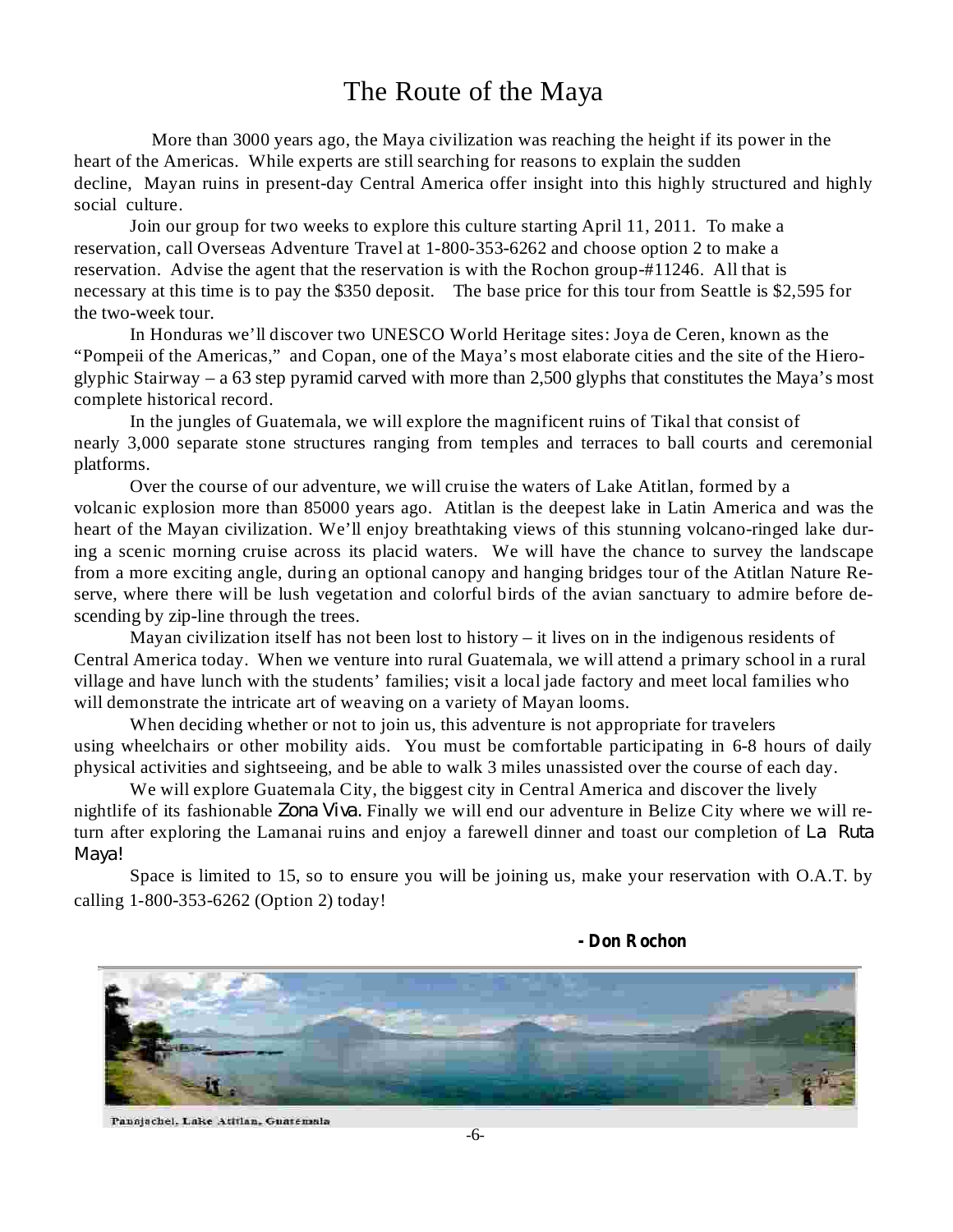# **-2011 WWURA Officers and Committees**

### **Officers**

| President       | Larry Richardson    |
|-----------------|---------------------|
| Past President  | Margaret Loudon     |
| President Elect | <b>Howard Evans</b> |
| Secretary       | Donna Rochon        |
| Treasurer       | John Reay           |

#### **Board (year)**

| 2011 | <b>Maurice Schwartz</b> |
|------|-------------------------|
| 2011 | Don King                |
| 2011 | <b>Janet Berg</b>       |
| 2012 | <b>Lynne Masland</b>    |
| 2012 | Lee Taylor              |
| 2012 | <b>Marty Haines</b>     |
| 2013 | <b>Karen Perry</b>      |
| 2013 | <b>Bob Christman</b>    |
| 2013 | George Gerhold          |
|      |                         |

### **Committees**

| <b>Health Care</b> | <b>Evelyn Ames</b>              |
|--------------------|---------------------------------|
| Hospitality        | <b>Karen Perry</b>              |
| Membership         | Pauline Palmer                  |
| Newsletter         | <b>Bob Christman</b>            |
| <b>Program</b>     | Don King                        |
| Publicity          | Lynne Masland                   |
| Reserv/arrang      | <b>Janet Berg</b>               |
| Travel             | Barbara Evans                   |
| Travelogue         | Janet Berg and Maurice Schwartz |
| Web Page           | John Woll                       |
| E-mail             | Barbara Evans                   |

## **Addresses**

WWU Retirement Assoc., WWU, 510 High Street, Bellingham, WA 98225-9020 Addresses and telephone numbers of all members are in the WWURA Membership Roster

### **Short Announcements**

Karen Perry would appreciate assistance on knowing to whom she should send condolences or get-well-cards.

If you would like to receive this newsletter electronically, contact Barbara Evans at <howard.evans@wwu.edu>

Updates of legislative actions may be found at <http://depts.washingon.edu/sswweb/policyw/archive/>